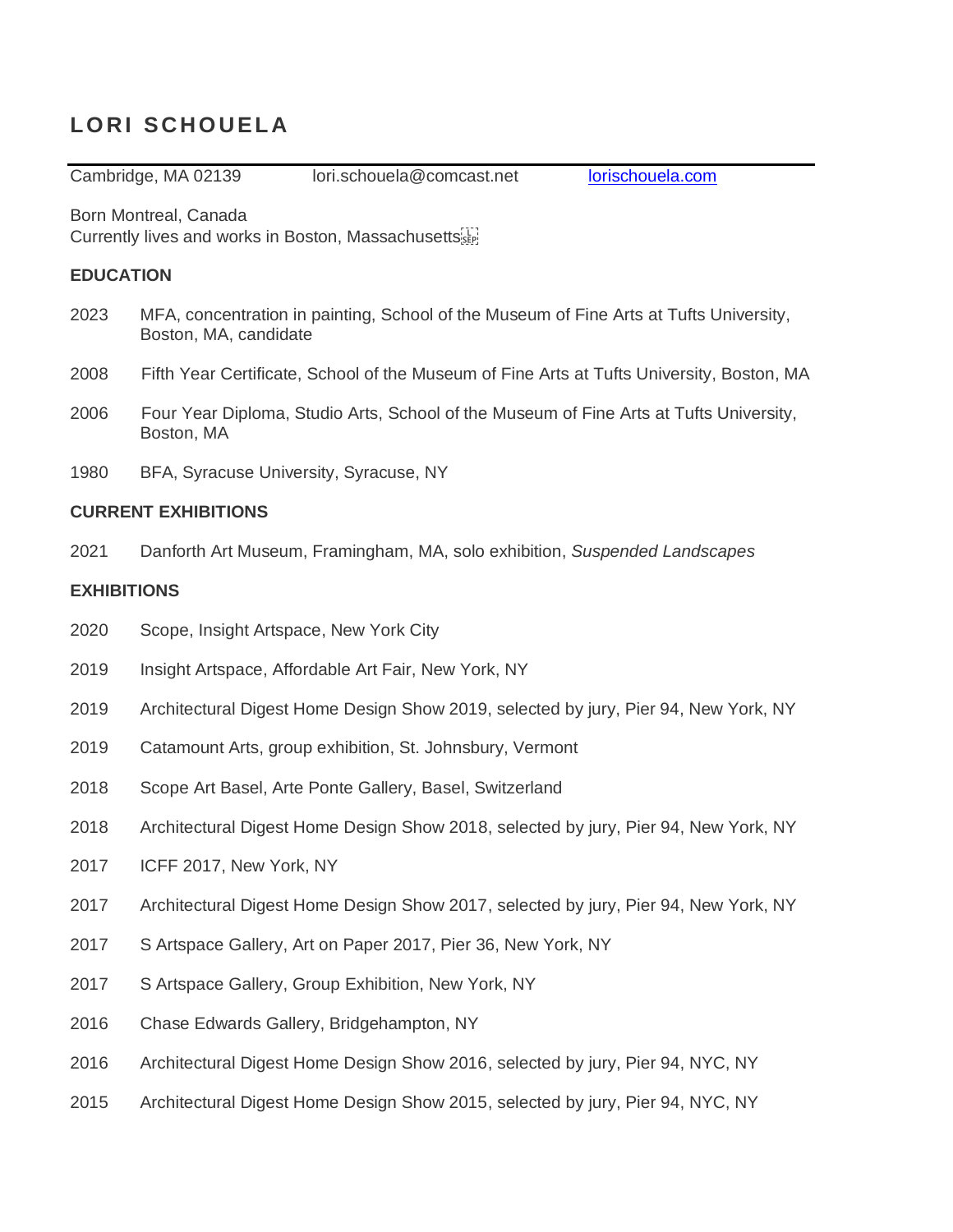- 2014 Westedge Design Fair 2014*,* selected by jury, The Barker Hangar, Santa Monica, CA
- 2014 Art Basel, Miami Beach 2014*,* AD Oasis, The James Royal Palm
- 2014 Architectural Digest Home Design Show 2014, selected by jury, Pier 94, NYC, NY
- 2013 *Rethink Ink,* Group Exhibition, Cantor Art Gallery, Worcester, MA
- 2013 *Off The Wall*, Group Exhibition, Danforth Museum of Art, Juror Dina Deitsch, Curator of Contemporary Art at deCordova Sculpture Park and Museum
- 2012 *Off The Wall*, Group Exhibition, Danforth Museum of Art, Juror Cody Hartley, assistant curator, Museum of Fine Arts, Boston
- 2012 *Mixit studio 25th Anniversary,* Group Exhibition, Prints, Boston Public Library, Boston, MA
- 2011 Group Exhibition, Danforth Museum of Art, Juror Katherine French, chief curator of the Danforth Museum of Art
- 2010 *Shine*, Group Exhibition, Bromfield Gallery, Boston, MA
- 2010 *Off the Wall,* Group Exhibition, Danforth Museum of Art, Jurors Jen Mergel, associate curator Institute of Contemporary Art, Boston and Helen Molesworth, chief curator Harvard Art Museum, Cambridge, MA
- 2010 *Tracing Absence*, paintings, solo exhibition, Bromfield Gallery, Boston, MA
- 2010 *Glamour Power,* mixed media collage, group exhibition, Bridge Gallery, New York
- 2009 Two-woman show, Bromfield Gallery, Boston, MA
- 2008 *Solitude in Blue*, Styrofoam Installation, Grossman Gallery, SMFA, Boston, MA *Ice Cream And Roses*, Styrofoam Installation, Grossman Gallery, SMFA, Boston, MA

*New England Impressions II: Exploring the Woodcut*, curated by Dorothy Thompson, Concord Art Association, Concord, MA

2007 *MIT Mandala 2007: The Wheel of Life,* paintings, solo exhibition, selected by the Institute of Buddhist Studies, Massachusetts Institute of Technology, Boston, MA

*Boston Printmakers 2007 North American Print Biennial,* juried by Judith Hecker, Assistant Curator, Department of Prints and Illustrated Books, Museum of Modern Art, New York, NY

*Hot Off the Press,* curated by Deborah Cornell, Boston University, The Arsenal Center for the Arts in collaboration with Mixit Press Studio, Watertown, MA

*Traces of Memory and Loss,* paintings, Project Space Gallery, Boston, MA

*Works on Mylar*, solo exhibition, Karma Gallery, Cambridge, MA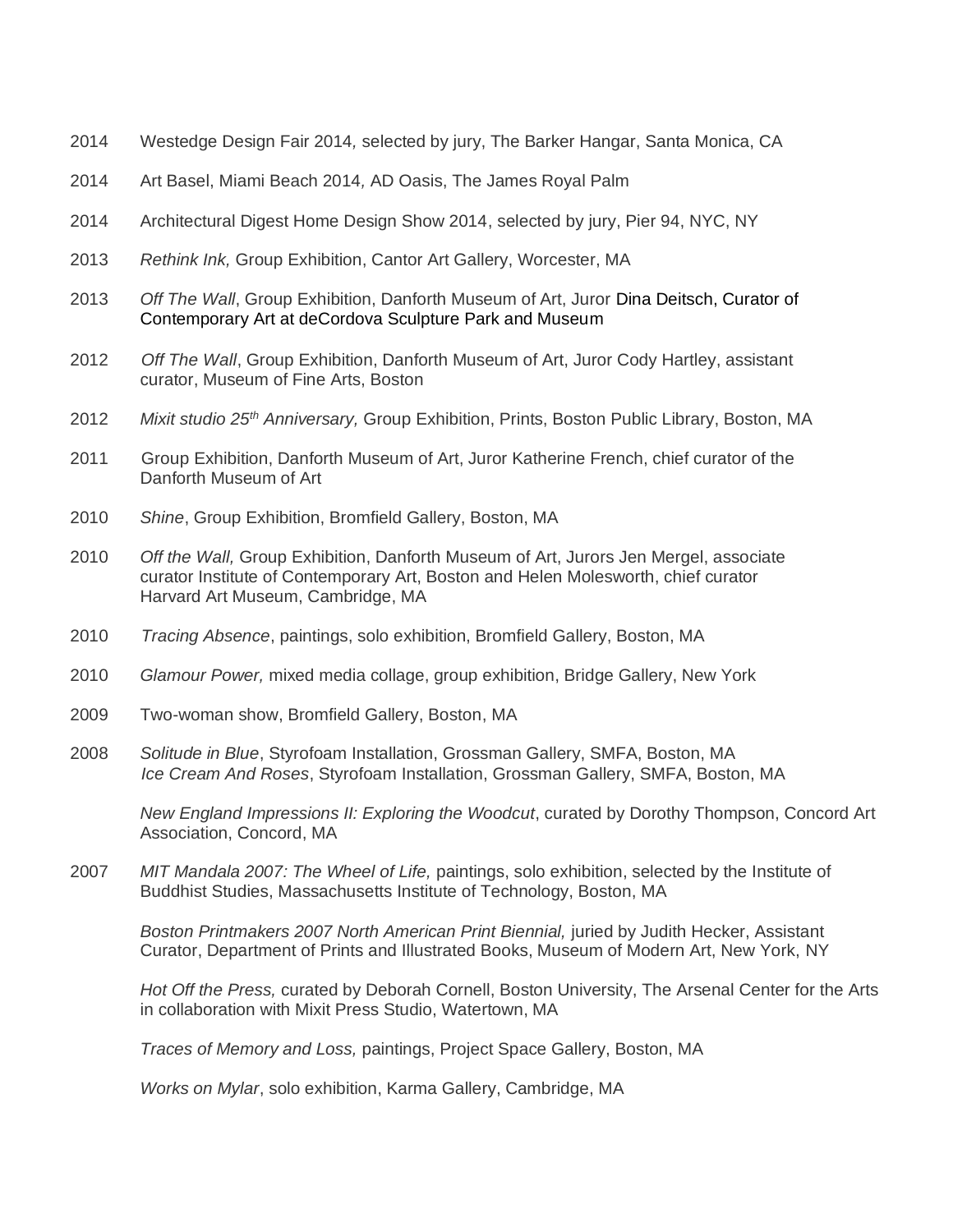- 2006 Student Annual Exhibition juried show, Grossman Gallery, SMFA, Boston, MA
- 2005 *Art Up Front,* public art exhibition, Cambridge Arts Council, Cambridge, MA; sculpture selected by City of Cambridge for permanent installation; Citizen's Bank, Harvard Square

*Student Annual Exhibition*, juried by Barbara Krakow, SMFA, Boston, MA

*Boston Printmakers 2005 North American Print Biennial,* Gallery 808, Boston, MA

### **AWARDS**

- 2022 Mass Cultural Council Artist Fellowship Award Recipient in Choreography
- 2019 Catamount Arts, juried by Nick Capasso, curator of the Fitchburg Museum, Third prize
- 2012 Danforth Museum of Art, *Off the Wall*, Honorable Mention, juried by Cody Hartley, curator of the Museum of Fine Arts, Boston

### **PRESS & PUBLICATIONS**

- 2021 Boston Home Magazine, Summer 2021 issue
- 2018 Luxe Daily Magazine, August 2018 issue
- 2018 Scope Basel Newsletter, May 2018
- 2017 Studio Visit Magazine, selected for 2017 edition, volumes 35 & 36
- 2014 AD Oasis @ the James Royal Palm featured artist, Art Basel Miami Beach, AD360.com press release
- 2014 Architectural Digest Magazine December issue, Celebrate Art*, At Home with Modern & Contemporary Art*
- 2014 Architectural Digest Magazine April issue, MADE section, works featured at the Architectural Home Design Show, NYC, 2014
- 2013 Danforth Museum of Art cover page, featured artist, *Rainbow City,* June 2013
- 2012 Design New England Magazine, July/August 2012 issue, p38
- 2012 MetroWest Daily News, *Danforth's Off the Wall Exhibit is Chock Full of Treasures*, June 2012
- 2012 Art In Print, *Rethink Ink: 25 years at Mixit Print Studio – Boston Public Library,* July/August 2012
- 2011 Danforth Museum Catalogue, Community of Artists Exhibition, Docent's Choice, interview
- 2011 MetroWest Daily News, *At the Danforth*, June 2011
- 2010 Southend News, "Women's Caucus for the Arts Exhibition Shines", August 2010